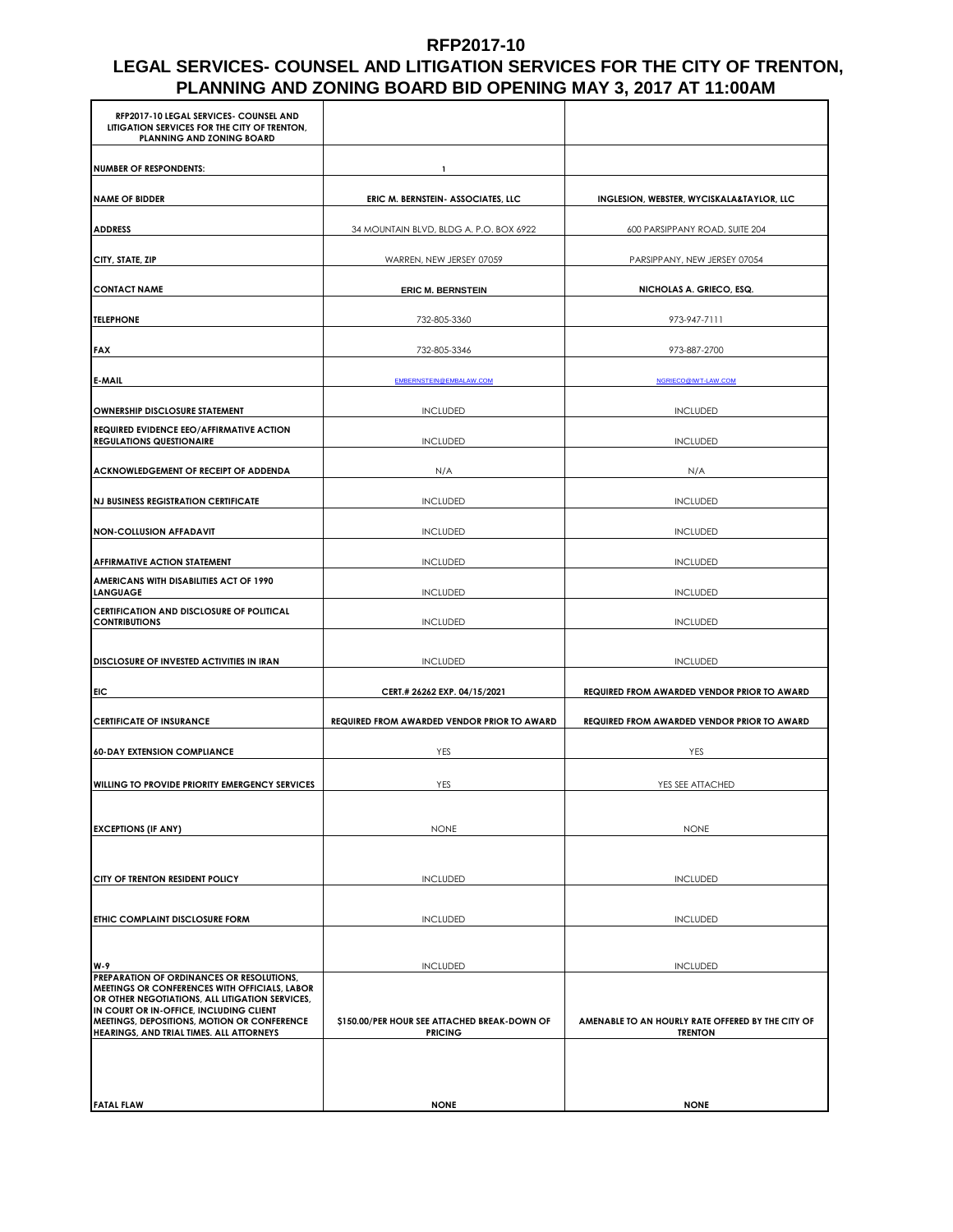# **COST PROPOSAL**

| <b>Event/Activity</b>                                                                                                                                                                                                                                                                         | Rate per Hour     |
|-----------------------------------------------------------------------------------------------------------------------------------------------------------------------------------------------------------------------------------------------------------------------------------------------|-------------------|
| The Law Firm of Eric M. Bernstein & Associates, L.L.C. will<br>accept all rates and compensation as set forth in the Request<br>for Qualification in accordance with such rates as may be<br>determined by the City of Trenton by Resolution or Ordinance.                                    |                   |
| Hourly Rate - Preparation of Ordinances or Resolutions,<br>meetings or conferences with officials, labor or other<br>negotiations, all litigation services, in court or in-office,<br>including client meetings, depositions, motion or conference<br>hearings, and trial time. All Attorneys | \$150.00 per hour |
| Flat Rate - Paralegals (when requested and authorized)                                                                                                                                                                                                                                        | \$60.00 per hour  |
| Postage (includes Federal Express and USPS Priority)                                                                                                                                                                                                                                          | Market Rate       |
| Copying (in house, legal or letter sized)                                                                                                                                                                                                                                                     | \$0.20 per page   |
| Copying/Printing (outside supplier, briefs and volume)                                                                                                                                                                                                                                        | Market Rate       |
| Facsimile transmittal (sending only)                                                                                                                                                                                                                                                          | \$0.20 per page   |
| Electronic transmission (email or other)                                                                                                                                                                                                                                                      | None              |

## **STATE CONTRACTOR BUSINESS REGISTRATION PROGRAM**

The current required State Contractor Business Registration Program Form of Eric M. Bernstein & Associates, L.L.C. is attached.

## **AFFIRMATIVE ACTION**

Eric M. Bernstein & Associates, L.L.C. fully complies with all Affirmative Action Provisions of the New Jersey Procurement Law, and the Affirmative Action Provisions which will be followed if Eric M. Bernstein & Associates, L.L.C. is awarded a contract are attached.

#### **SIGNATURE**

Dated: April 25, 2017

ERIC M. BERNSTEIN & ASSOCIATES, L.L.C.

 $By:$ 

Eric Martin Bernstein, Esquire For the Law Firm